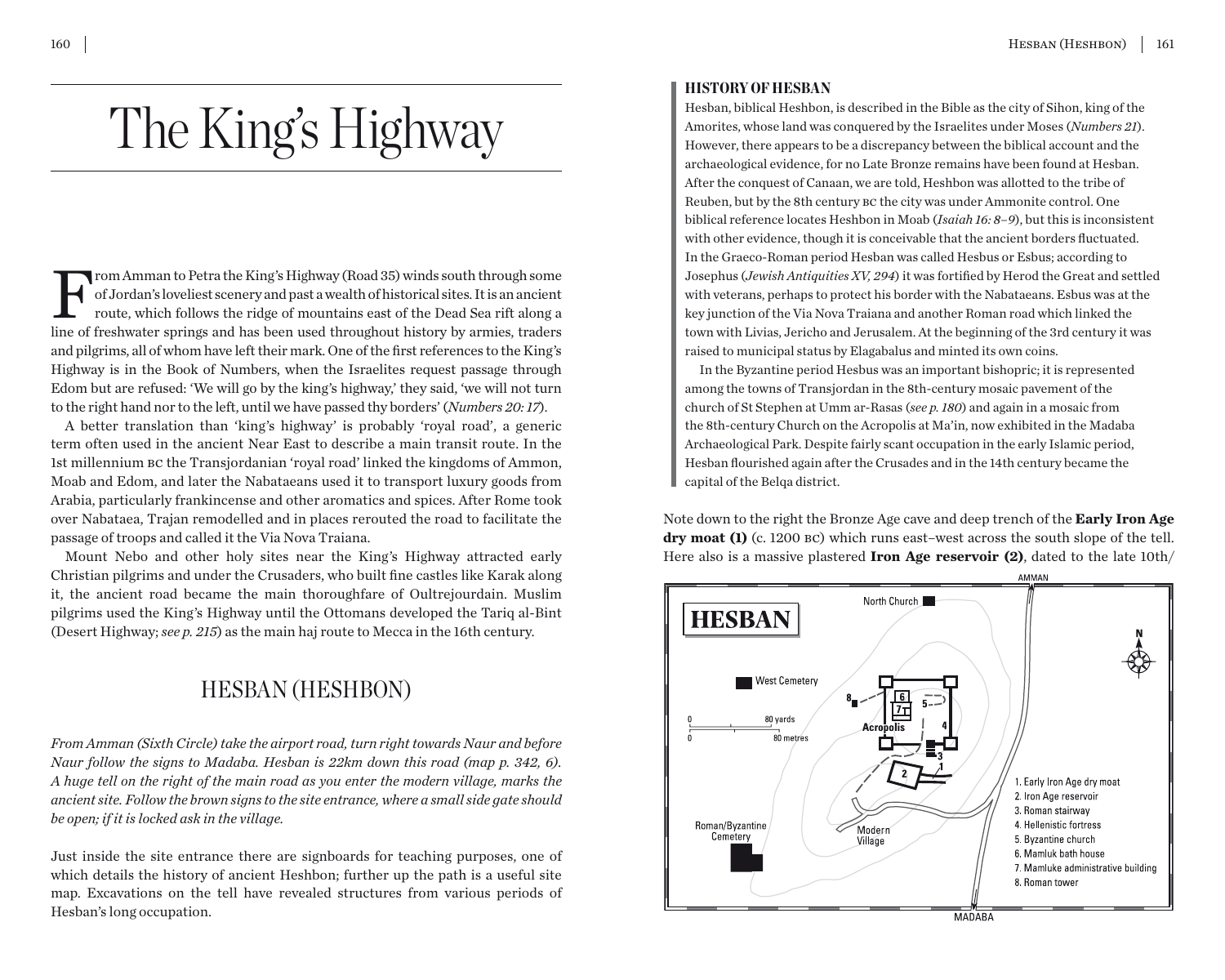

tower' and of particular interest are several **rock-cut houses**, reached by climbing up on the left just beyond the gateway to the east end of the ridge. In the courtyard of the best-preserved house a silt trap and channel are connected to a large plastered cistern and there is a small step up to a vaulted room which still has traces of greenyblue, red and brown painted plaster. Return to the deep passage which leads from the gate and climb up to the opposite side where, a short distance further, there are a couple of large caves looking west to Sela village. One of these has many 'cup holes' inside and hewn out of the back wall is a large block of rock with a step which has suggested to some a rock-cut 'throne'; it is very blackened from recent use.

Higher up on the plateau twelve steps lead up to a **platform** on a small isolated rock c. 3m high, perhaps an altar or 'high place'. Sela's summit is riddled with other Nabataean cuttings and cisterns, many still plastered; as always with the Nabataeans, water storage was a primary concern. Take time to wander around—views from the plateau of the surrounding mountains and valleys, once intensely cultivated but now wild and desolate, are magnificent.

## EXCURSION TO WADI HASA AND THE VIA NOVA TRAIANA

**Garandal** (*map p. 343, 14*) is signposted to the left c. 3km south of Al 'Ain al-Beidha. Here a well-preserved Byzantine church was discovered beneath later Islamic buildings. Geometric mosaics decorated the narthex and side aisles; the nave was paved with plain stone slabs.

Continue through Garandal on the road to Jurf ad-Darawish and after 12km fork left to **at-Tuwana**, ancient *Thana*, 3km away, a huge, unexcavated site which straddles the road and the wadi. A large building of wellcut limestone blocks on a ridge to the right of the road may be Nabataean. Its three sections are interconnected by doors. Most of the structures on the left-hand side of the road are Islamic.

Some 4km further, turn left and immediately right: at the junction here is a **Roman milestone of the Via** 

**Nova Traiana**, which can now be easily followed much of the way for the next 18km north to the edge of the Wadi Hasa. This is one of the most interesting and best-preserved sections of Roman road in Jordan. The roadway, 20 Roman feet

wide, has a foundation of fieldstones laid between raised kerbs and a central spine. Regular milestations, often with clusters of milestones, mark the distance; there are good examples at 5km, 10km and 11.5km past the junction. Bear left along a graded track 13km after the junction, pass more milestones and a small tower and after 3.5km, just beyond the 58th milestone from Petra, note the square fort of Rujm Faradiyeh left of the road. Faradiyeh is strategically located above Wadi Ja'is to the west, where there is a perennial spring, and presumably monitored traffic along the highway.

About 2km north of the fort, past another milestation, the Via Nova begins its descent to **Wadi Hasa** and can no longer be followed by car. With a gradient of between six and ten percent, the road descended 500m from the plateau to the wadi bed and crossed the Hasa on an arched bridge to Al-'Aina, about 10km upstream from the King's Highway.

### THE VIA NOVA TRAIANA

One of Trajan's first concerns after annexing Nabataea in 106 was to ensure good communications and the Via Nova Traiana, a grand trunk road which bore the emperor's name, formed the backbone of his new province of Arabia. Completed between 111 and 114, it ran between the provincial capital Bostra (now in Syria) and the port of Aila (Aqaba) on the Red Sea, *a finibus Syriae usque ad Mare Rubrum* ('from the boundaries of Syria as far as the Red Sea') as some of the milestones proclaim, a distance of some 400km. Many milestones name C. Claudius Severus, governor of *Provincia Arabia* throughout the period of building. Early milestones bear numerals that indicate the distance from Petra, seemingly the original 'hub' of Trajan's Via Nova, but by the reign of Commodus (180–193) calculations were made from Bostra. For much of its length the Via Nova followed the King's Highway, although in certain areas, for example at the key crossings of the wadis Mujib and Hasa, the Roman engineers opted for different routes some distance from the old road. Forts and watchtowers along the way were garrisoned with soldiers who protected settlements and commercial traffic. Regular maintenance of such a busy and important artery as the Via Nova was essential and groups of milestones at some milestations, erected under successive emperors, demonstrate the commitment of the Roman authorities to the upkeep of the road. The latest group of milestones from Arabia show that repairs continued at least until the reign of Julian (360–3).

# BUSEIRAH

On the King's Highway, about 15km south of Tafila, just after the left turn to Garandal, is a sign right to Buseirah, 4km to the west (*map p. 343, 14*), on a promontory surrounded by deep ravines. Past the 'town' centre on the left are deserted houses of the Late Ottoman period. Ancient Buseirah is north of the village, at the end of the road, behind the modern school and playground.